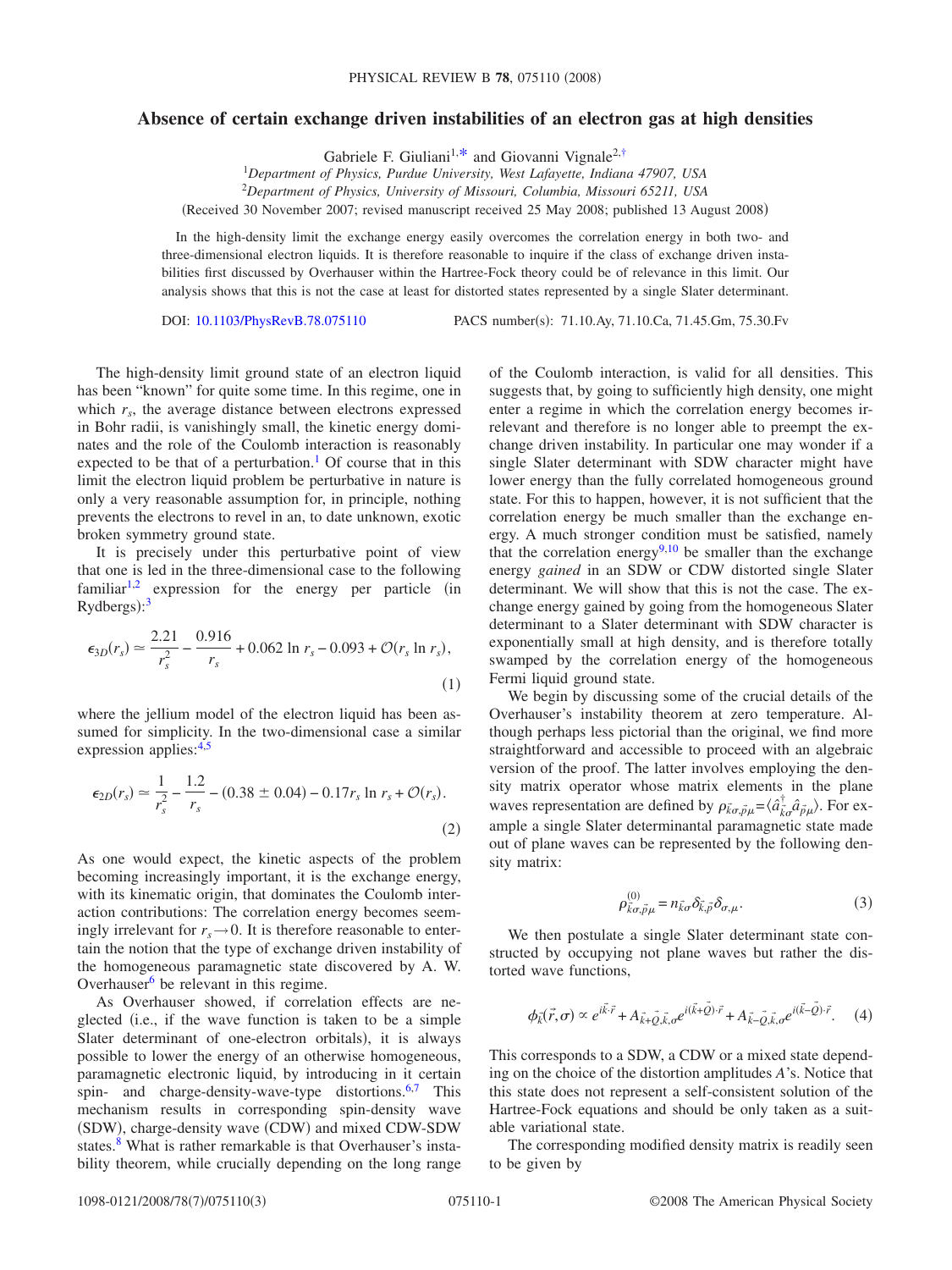where the correction  $\delta \rho_{\vec{k}\sigma,\vec{p}\mu}$  can be inferred from the form of Eq.  $(4)$  $(4)$  $(4)$ .

Then, if one makes the educated choice  $\tilde{Q} = 2k_F \hat{n}$ , with  $\hat{n}$ an arbitrary unit vector in two or three dimensions, the condition  $|\vec{k} \pm \vec{Q}| > k_F$  is automatically satisfied when  $k < k_F$  and the only nonvanishing matrix elements of  $\delta \rho$  have the form

$$
\delta \rho_{\vec{k}+\vec{Q}/2\sigma,\vec{k}-\vec{Q}/2\sigma} = \delta \rho_{\vec{k}-\vec{Q}/2\sigma,\vec{k}+\vec{Q}/2\sigma} \n= (n_{\vec{k}+\vec{Q}/2} + n_{\vec{k}-\vec{Q}/2}) A_{\vec{k}+\vec{Q}/2,\vec{k}-\vec{Q}/2,\sigma}.
$$
\n(6)

At this point we simply introduce a variational Ansatz for the amplitudes, i.e., choose

<span id="page-1-0"></span>
$$
A_{\vec{k}+\vec{Q}/2,\vec{k}-\vec{Q}/2,\uparrow} = \begin{cases} \frac{(bk_F)^2}{\ln\frac{2}{b}} \left| \frac{n_{\vec{k}+\vec{Q}/2} - n_{\vec{k}-\vec{Q}/2}}{k^2 \cos\theta} \right| & bk_F < k < bek_F, \\ 0 & \text{otherwise,} \end{cases}
$$
(7)

where  $\theta$  is the angle between  $\vec{k}$  and  $\vec{Q}$ , and  $\vec{b}$  is a sufficiently small arbitrary positive variational parameter. Moreover for the sake of argument we take  $A_{\vec{k}+\vec{Q}/2,\vec{k}-\vec{Q}/2,\downarrow} = -A_{\vec{k}+\vec{Q}/2,\vec{k}-\vec{Q}/2,\uparrow}$ , which is the case of a linear spin-density wave.

At this point the change in energy  $\Delta E$  associated with the distortion can be readily evaluated to lowest order in the amplitudes by means of the general formula involving the corrections to the density matrix:

<span id="page-1-1"></span>
$$
\Delta^{(2)}E_{HF} = \frac{1}{2} \sum_{(\vec{k}\sigma,\vec{p}\tau)} \frac{\varepsilon_{\vec{p}} - \varepsilon_{\vec{k}}}{n_{\vec{k}} - n_{\vec{p}}} \delta\rho_{\vec{k}\sigma,\vec{p}\tau} \delta\rho_{\vec{p}\tau,\vec{k}\sigma} + \frac{1}{2} \sum_{(\vec{k}\sigma,\vec{k}'\sigma')} \sum_{(\vec{p}\tau,\vec{p}'\tau')} (v_{\vec{k}\sigma\vec{p}\tau\vec{p}'\tau'\vec{k}'\sigma'} - v_{\vec{k}\sigma\vec{p}\tau\vec{k}'\sigma'\vec{p}'\tau'}) \delta\rho_{\vec{k}\sigma,\vec{k}'\sigma'} \delta\rho_{\vec{p}\tau,\vec{p}'\tau'},
$$
(8)

where  $\varepsilon_k^*$  are the Hartree-Fock eigenvalues in the uniform paramagnetic phase.

A direct inspection of the expression obtained by substituting the explicit formula of Eq.  $(7)$  $(7)$  $(7)$  into Eq.  $(8)$  $(8)$  $(8)$  leads to the following result:

$$
\Delta^{(2)}E_{HF} \simeq \frac{\alpha}{r_s} b^4 - \frac{\beta}{r_s} b^4 |\ln b| + \frac{\gamma}{r_s^2} \frac{b^4}{|\ln b|},
$$
 (9)

<span id="page-1-2"></span>where it suffices to know that  $\alpha$ ,  $\beta$  and  $\gamma$  are all positive. In this expression the second term comes from the exchange while the third one is due to the kinetic energy. The first term is best described as an interaction contribution to the kinetic energy. It is important to realize that the structure of this

formula (in particular, the  $\vert \ln b \vert$  in the second term) is a direct consequence of the long range of the Coulomb interaction: The use of a screened interaction would qualitatively spoil the analysis.

Equation  $(9)$  $(9)$  $(9)$  shows that, if the correlation energy is for a moment neglected (i.e., within Hartree-Fock), for a given  $r_s$ one can always construct a distorted state of lower energy. For the exchange signature term, the second one, can always be made to overcome the first one for sufficiently small values of the variational parameter *b*. This suffices to establish Overhauser's instability theorem in both two and three dimensions.

Consider next the situation in the high-density limit. In this case it is the third, and usually neglected contribution in Eq.  $(9)$  $(9)$  $(9)$  that is of relevance since in this case it forces the value of *b* to be of order

$$
b \approx e^{-\sqrt{\frac{\gamma}{\beta r_s}}}.\tag{10}
$$

This leads to an energy gain associated with the distortion of order  $e^{-\sqrt{16\frac{\gamma}{\beta r_s}}}/r_s^{3/2}$ , something that is easily defeated even by the vanishingly small correlation energy contributions of Eqs.  $(1)$  $(1)$  $(1)$  and  $(2)$  $(2)$  $(2)$ .

The overall picture is then clear. Although in the highdensity limit the exchange energy is much larger than the correlation energy, the kinetic energy is even larger than the exchange energy and endeavors to keep the system uniform. In order to avoid the kinetic energy cost, the SDW deformation must be restricted to an infinitesimally small region of the Fermi surface (exponentially vanishing *b*). But then, at least for a single Slater determinant SDW state, the energy gain is also vanishingly small, and cannot compete with the correlation energy of the uniform state.

This picture does not depend on the specific form of the deformation chosen in Eq.  $(7)$  $(7)$  $(7)$ . Any deformation that is soft enough to allow the exchange energy to prevail on the kinetic energy, will be far too small to lower the energy below that of the exact homogeneous ground state.

Thus, the main tenet of the Fermi liquid theory—the stability of the homogeneous phase at sufficiently high density—is, within the present study, fully vindicated. It must however be noted that the statement cannot be generalized to include all distorted states since, even at high density, to date it has not been possible to write down and obtain the energy of a fully correlated SDW or CDW distorted state.

We note in closing that the analysis presented in this paper, including a proof of Overhauser's instability theorem, has recently been extended to the case of a two-dimensional electron gas with linear Rashba spin-orbit coupling. $<sup>11</sup>$ </sup>

The authors wish to thank Albert W. Overhauser and George E. Simion for useful conversations.